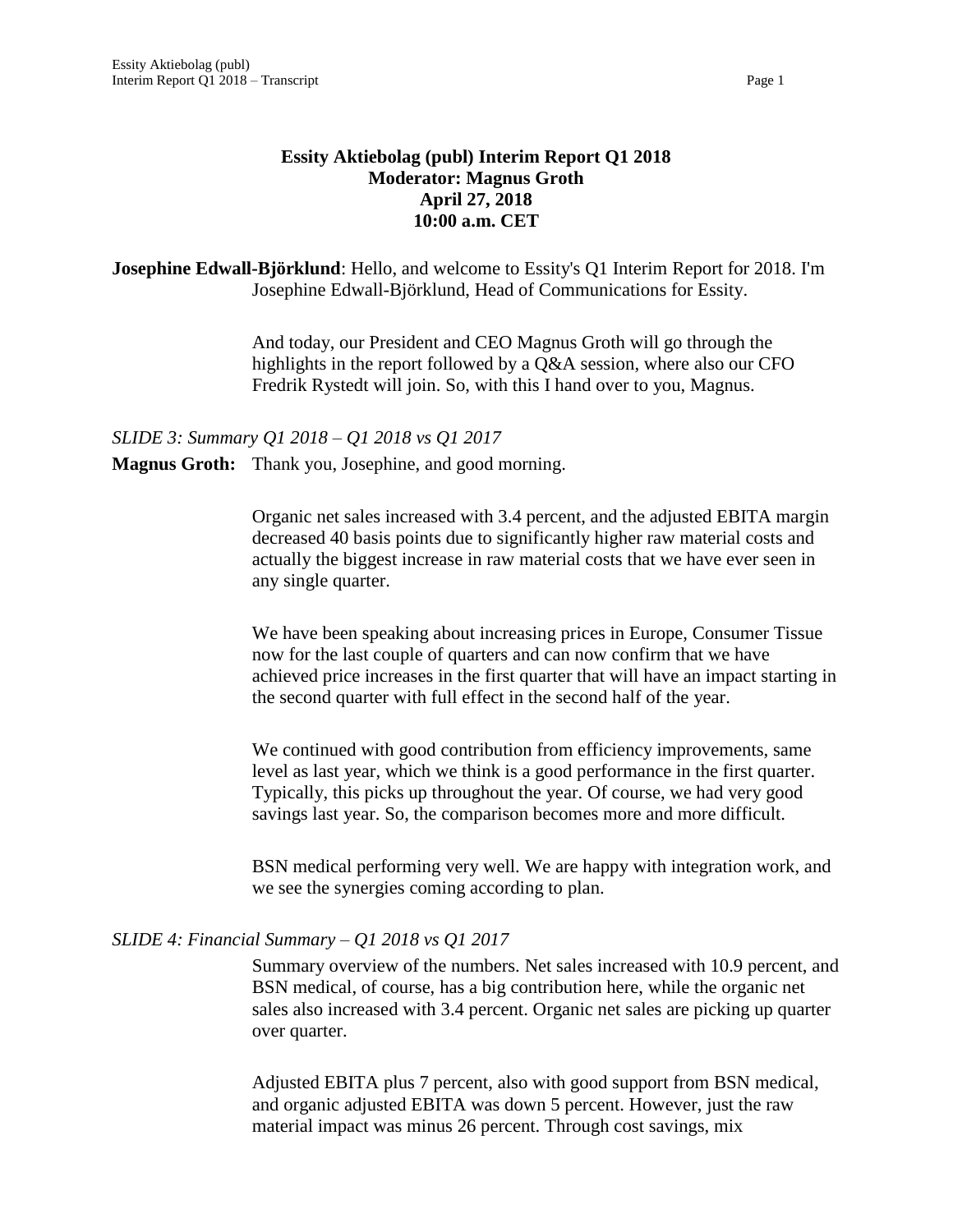improvements, volume growth, we have been able to compensate for a large part of this raw material headwind, but not fully.

Adjusted EBITA margin as a consequence was down 40 basis points to 11.1 percent.

Operating cash flow is in line with what we have seen the last couple of years in the first quarter, with the exception of last year, when we had a much higher operating cash flow. At that time, we made it clear that that was a onetime positive development of working capital. This operating cash flow is very much in line with our plans and expectations.

### *SLIDE 5: Financial Summary – Q1 2018*

Looking then more at the balance sheet, the adjusted return on capital employed was 11.9 percent, and adjusted earnings per share 2.61 SEK, with BSN medical contributing positively to earnings per share again, as we stated at the time of the acquisition.

We see that BSN medical is contributing positively actually in all lines of our P&L and balance sheet.

# *SLIDE 6: Net Sales – Q1 2018 vs Q1 2017*

The organic net sales had support, both from price/mix and volume. This is something that's a change from previous quarters.

We are happy about that development, even though price/mix is the smaller part in this quarter. We could see a positive price/mix in Consumer Tissue in Asia and in Professional Hygiene that contributed well also Latin America to a smaller extent; while volume developed well in many of our areas, but I'd like to point out Personal Care, where we had an excellent volume development.

And again, you can see how BSN medical is contributing there to our growth.

### *SLIDE 7: Adjusted EBITA – Q1 2018 vs Q1 2017*

In the EBITA waterfall, the raw material a big red box I think is what really stands out here and if it hadn't been for a positive currency impact, this would have been a negative of over SEK 1 billion. So, the actual raw material impact is much bigger.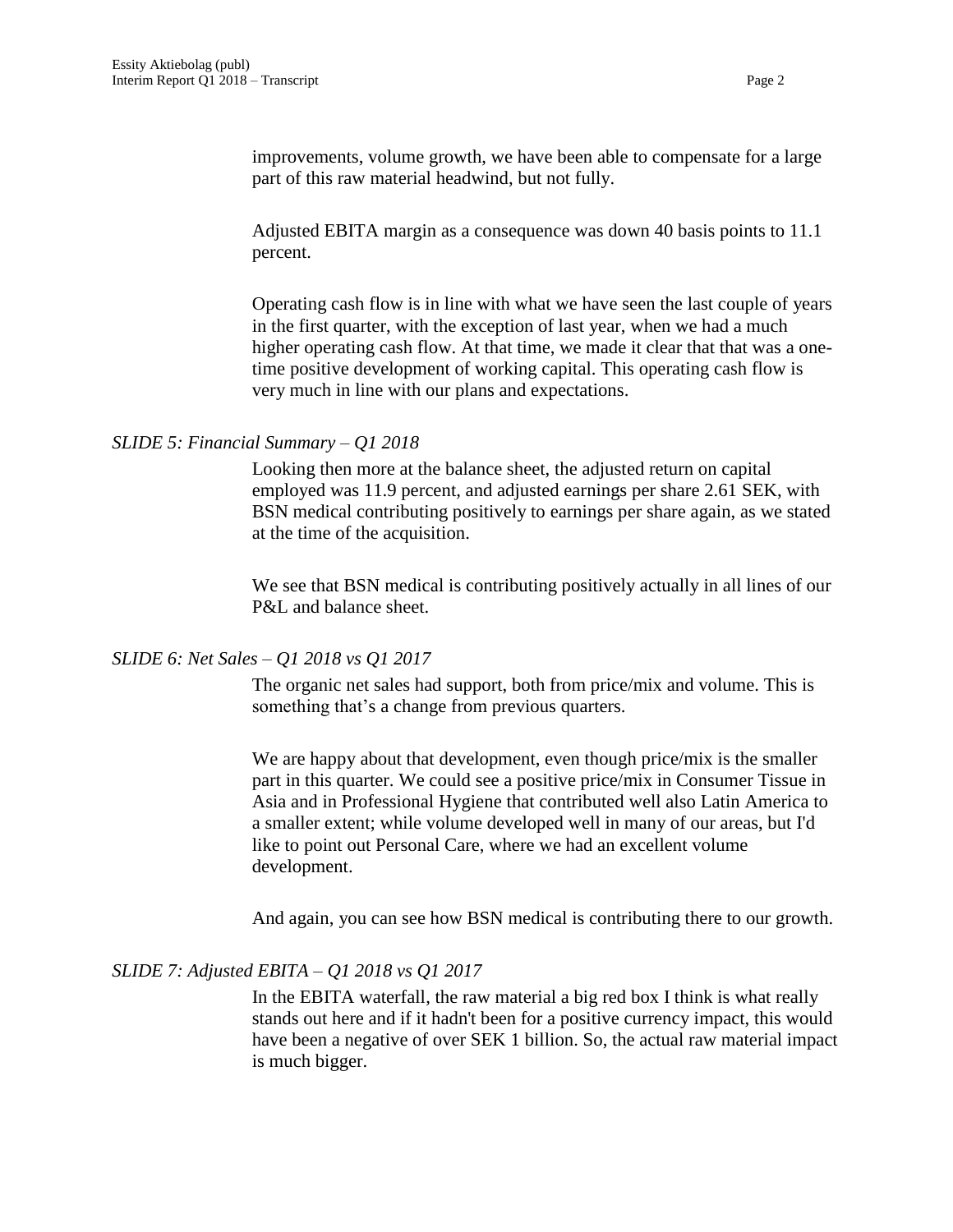In this amount of SEK 755 million, we have a negative impact in all raw materials, so not only pulp and fluff pulp, but also recycled fibers and oilbased materials, so in all areas.

And again, cost savings are in line with our expectations. It's a good start of the year when it comes to savings.

### *SLIDE 8: Raw Material Development*

Raw material development compared to one year ago. Of course, this is shown in the picture. And maybe more importantly is that we always give an outlook for the coming quarter, second quarter this year.

As before, for all our three business areas, we expect to see significantly higher raw material costs, both quarter over last year's quarter and sequentially over quarter four. So, the development continues in this area.

# *SLIDE 9: Innovation for People and Nature – Q1 2018*

Innovations, four innovations, which is typically the pace we had in the first quarter, where we don't have that many product launches. Typically, we have most launches during the second and third quarters in the year.

I would like to focus on Lotus Moltonel. We believe that this is a breakthrough. The consumer insight is that it's an effort to keep my home in order. That's the insight.

And one of the efforts is that toilet tissue typically has a tube inside. But this product Lotus Moltonel, and we have it here. There have been tubeless products before, but this is the first one where actually it really works so that it's easy to put it on the holder, and it's also the first where you can use it until the last sheet.

A very nice innovation that we've been working with for several years and that we're quite optimistic about. Of course, then it takes time before innovations like this, really have a big impact on the overall numbers, but showing that also in Consumer Tissue there are things to do and improvement opportunities. That's one important innovation this quarter.

### *SLIDE 10: Personal Care – Q1 2018 vs Q1 2017*

Briefly about the three different business areas, starting with Personal Care.

Organic net sales developed very positively, 4.5 percent, and equally from emerging and mature markets.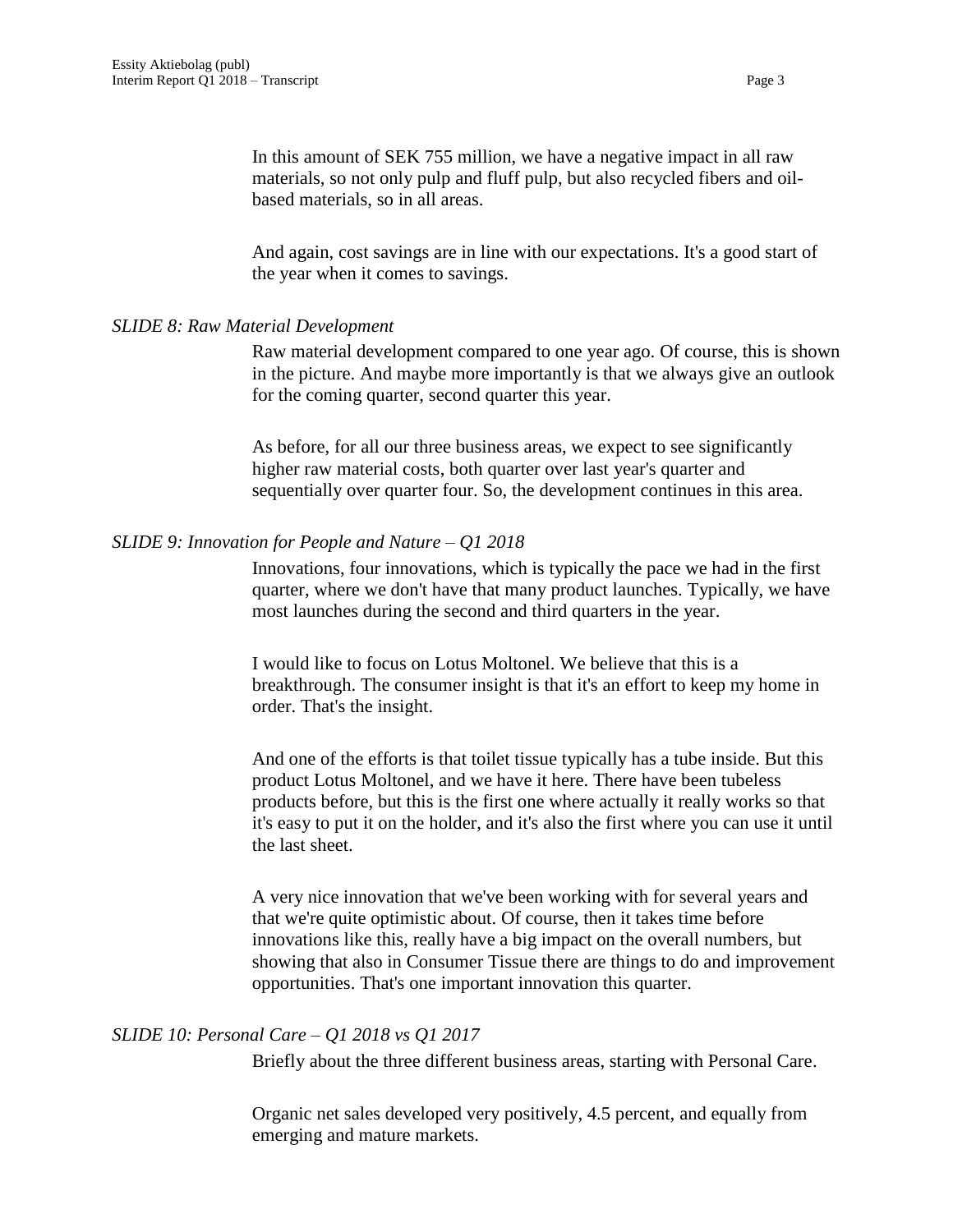We had a positive volume impact of 5.9 percent, continued price pressure leading to a negative price/mix of 1.4 percent. This price pressure we see very much in Incontinence Care, but in most categories, actually also in Baby Care.

As you can see here from the bars, organic net sales were positive in all the different segments here.

Adjusted EBITA margin is down with 30 basis points to 14.2 percent, but also in Personal Care, we had headwinds from raw materials. The impact overall was minus 150 basis points. So again, we were able to mitigate the significant part of that but not all.

BSN medical integration and synergies according to plan. In the quarter, we had a higher adjusted EBITA margin in BSN medical than last year. This is part of now our integration work. As always, we are looking for value creating growth so that, if we have areas with less value creation, we focus on fixing that before volume. I think that's what you see in the quarter for BSN medical, so a good performance.

And continued price pressure in most of the categories. No change here and no let up in spite of higher raw material costs.

# *SLIDE 11: Consumer Tissue – Q1 2018 vs Q1 2017*

Consumer Tissue, where organic net sales really turned the corner and was positive 3.9 percent and, again, both contributions from mature and emerging markets and from volume and price/mix in the quarter.

Adjusted EBITA margin is down with 220 basis points to 8.8 percent. Again, the negative impact from raw materials, which has the highest impact in Consumer Tissue, was minus 490 basis points, so a massive impact here.

We were able to compensate this in numerous ways, higher prices in Asia and Latin America, higher sales in Europe due to higher volumes and mix. Of course, this also contributes to supporting the margin, even though we had lower prices which are rolling over from price decreases that we took a year ago.

We did, and I can again confirm, achieve price increases in Europe that will have an impact starting in quarter two, but with full impact in the second half of the year.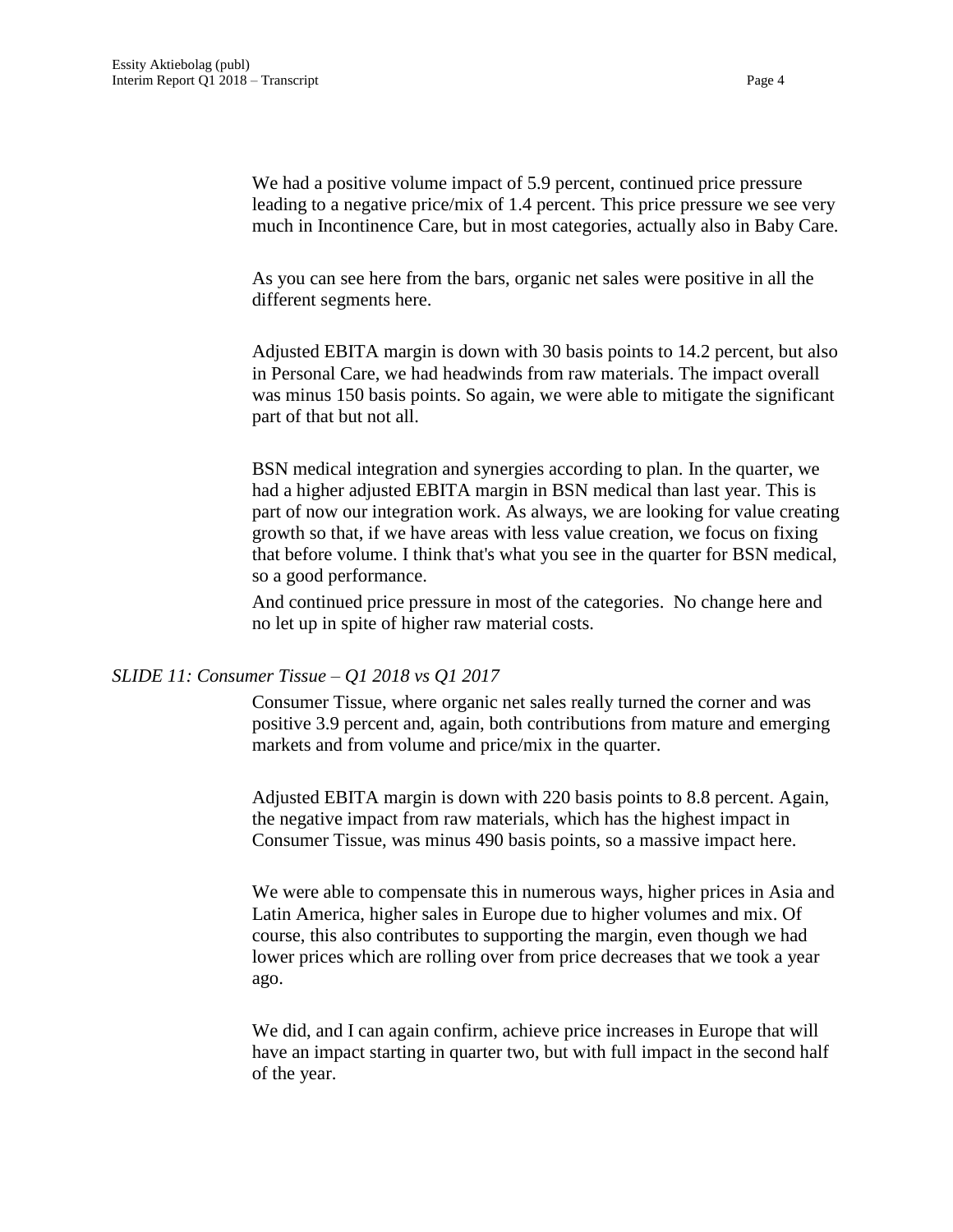Good contributions from cost savings, and in this case, a combination of ongoing cost-saving initiatives, but also very much the further restructurings that we have announced and that I'm sure you've seen in different press releases regarding Chile and Spain, for instance, following Tissue Roadmap. We are aggressively pursuing those objectives and following this Tissue Roadmap and accelerating our activities in a response to the difficult market environment.

### *SLIDE 12: Professional Hygiene – Q1 2018 vs Q1 2017*

Professional Hygiene, had a slight organic sales increase of 0.4 percent. As you can see from the bars, all of this comes from emerging markets, which continues to really develop in a good way.

We've found a working formula there, while in mature markets, we had a negative growth of 2.1 percent.

EBITA margin, on the other hand, increased in this business area, and of course, there's a connection here.

We had lower volumes, especially in North America. We have been quite ambitious in our price increase initiatives, across the business, but also in Professional Hygiene. And maybe in North America we were over-ambitious which led to a negative volume impact and we are working now to correct that in the coming quarters.

But again, we prioritize profitable growth. And sometimes, this could be the outcome of such activities.

As you can see there in the next bullet, we did achieve higher prices in North America and a better mix both in North America and in Western Europe.

And also, for Professional Hygiene, we have announced restructuring efforts according to Tissue Roadmap specifically to create a napkin center in Europe, which gives the possibility also to streamline and increase efficiency in numerous sites in Europe in the next year or two. So that's another announcement we made here.

#### *SLIDE 13: Summary Q1 2018 – Q1 2018 vs Q1 2017*

To summarize we had an improvement in top line in a very challenging market, very tough market conditions, both from an overall growth perspective, but also competitive perspective.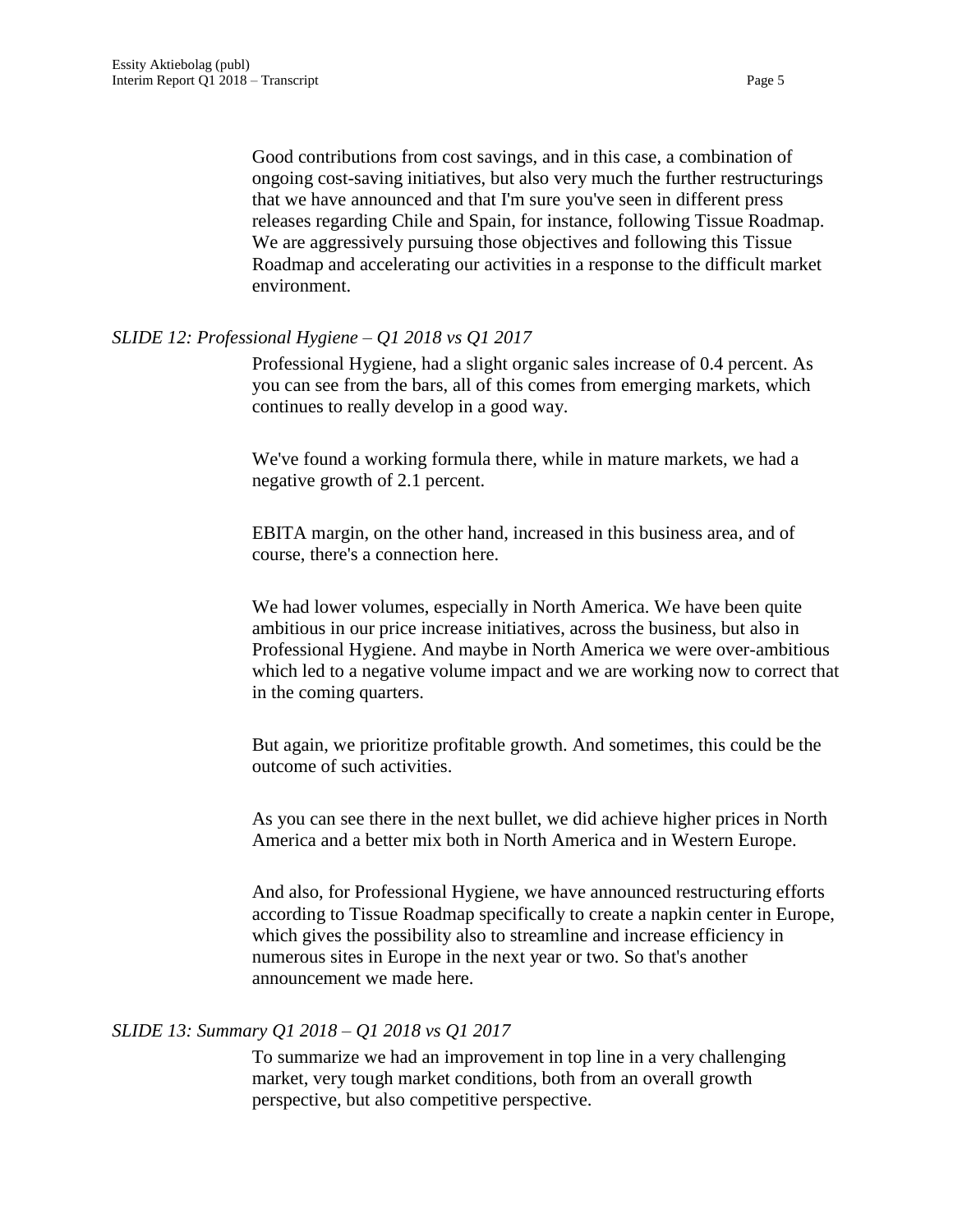We were able to mitigate a large part of cost headwinds, mostly coming from raw materials.

We have achieved price increases in Consumer Tissue in Europe, as we have previously been talking about, but that we can now confirm.

BSN medical is developing in a good way.

That was the summary. Thank you for listening.

### *SLIDE 14: Q&A*

**Josephine Edwall-Björklund:** Then let's open up the Q&A session and welcome on stage our CFO, Fredrik Rystedt.

**Mikael Jåfs (Kepler Cheuvreux)**: Two questions. The first one is around the Tissue Roadmap that you mentioned. We've heard a lot about it, but could you please try to explain a little bit to us how far are you on this travel, beginning, middle, end? I know it's very difficult to give sort of super detailed answers, but just for us to get an understanding.

> And the other question would be around the organic sales growth in Incontinence Products. Seems like you've lost some price there, if you could describe the competitive situation?

**Fredrik Rystedt:** I'll start with the Tissue Roadmap. It is really difficult because if we talk about Tissue Roadmap, as you know, we have three different parts.

> So, the first one is perhaps what you see the most is the restructuring part, where we leave inefficient production, typically small plants and nonintegrated and in perhaps the wrong locations. The other part relates to more the efficiency gains in every plant. Then, we also have a third part, which is the more structural part.

If you take the first one, the restructuring, we have done a lot as you know. We have shut down many different facilities, many different paper machines. I think it's fair to say that we've come a very long way in that restructuring part. But if you take the efficiency, which is part of getting all the plants up to a higher level, then we still have a long way to go.

We have actually come to a good part. If you look at the savings here, the SEK 230 million, just in that part, product cost fixed is a significant portion.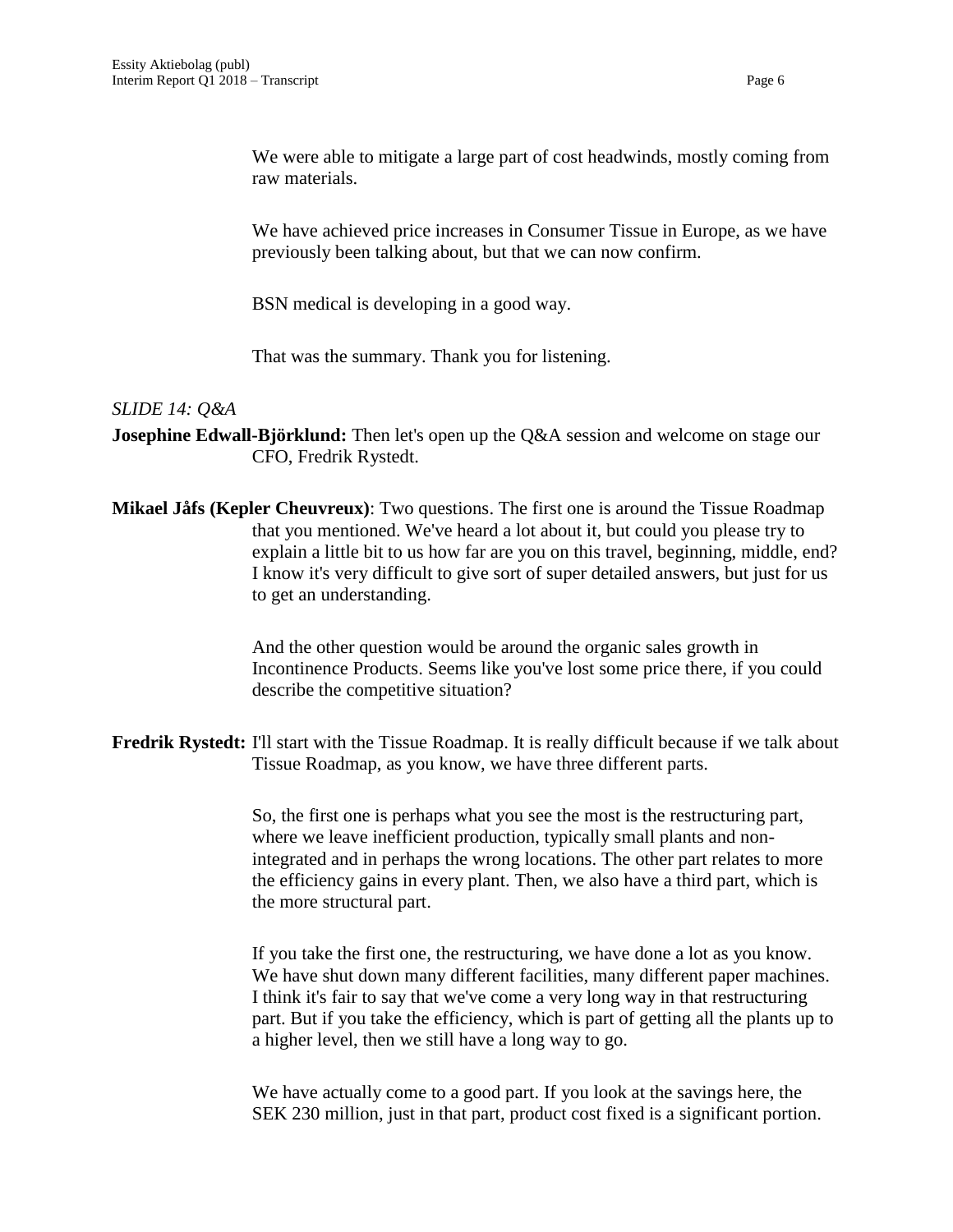And of course, that comes from these activities. But we have a long way still to go. We've come a long way, but lots of stuff to do in the coming years.

**Magnus Groth:** In Incontinence Care we speak sometimes about tender balance. Where we've tried to talk less about it in Incontinence Care in health care. Actually, we've had an improvement here over the last one or two quarters, as we've also communicated, which means that we have been able to gain some tenders and thereby grow volumes.

> We're also doing well in retail, especially in Europe, and actually regaining some market share, which is also according to our plan. I guess, in your question, I understood that, have we then taken volume while giving away price.

This is not our perception. Markets are still very competitive. The volumes we are gaining are at margins that we are happy with. We're not chasing volumes per se anywhere. It has to be value creating. But the markets are very competitive.

**Mikael Jåfs:** Thank you.

- **Stellan Hellström (Nordea):**I'm wondering whether the price increases in Europe that you have achieved on Consumer Tissue will be enough to compensate the raw material headwind and maybe especially given that we've seen continued increase in pulp prices.
- **Fredrik Rystedt:** We never give a margin forecast, and I guess that's what you're asking. So of course, as pulp prices gradually have continued to increase, it remains a challenging price-cost situation in Consumer Tissue.

Time will tell. Of course, we'll continue to work on the pricing situation. We have achieved a lot, but it's obvious that pulp prices have continued to increase as well. So, we will continue.

- **Magnus Groth:** Maybe the only comment to add is that there is a strong momentum for price increases in the entire market because of these incredibly high raw material costs that we are seeing. If there would be a need for further price increases, there is a momentum currently in the market.
- **Stellan Hellström:** All right. And on that note and that you've probably then pushed for price increases that you feel are sort of going the same direction in the overall market.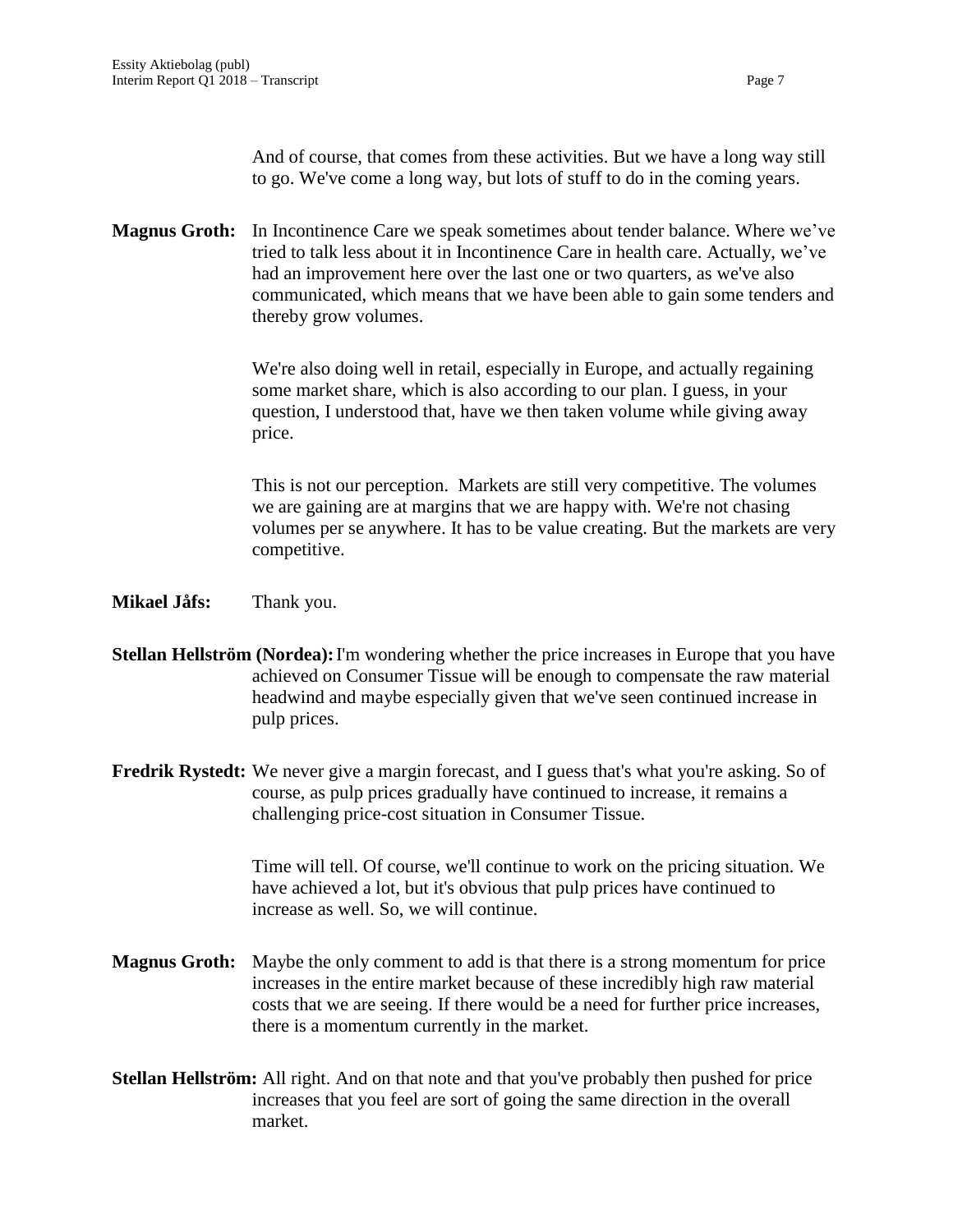Seems that you maybe have lost some market share in the previous quarters, whereas in this quarter, you had a good volume development in mature markets in Consumer Tissue. Any reflections on that or any reason why that would look different in the coming quarters?

**Magnus Groth:** Overall, we are following our strategy to focus on our branded assortment and growing that part on our Consumer Tissue business in Europe, while then being very firm on margins when it comes to private label.

> And when you see the restructuring we are doing, this is mostly supply that has been provided to either as mother reels or as private label volumes. We continue to have that focus. And then where that ends up overall, we only see as a consequence in the coming quarters.

**Fredrik Rystedt:** Maybe to add also, you will remember from last year that prices actually came down, and we perceived that many players on especially the European market were very aggressive on the anticipation of lower pulp prices. And of course, it has become pretty obvious that that has not happened, on the contrary, cost on pulp continues to increase.

> So, it's been very obvious that other players have had a need to increase prices as well. And of course, that makes I think the whole market having the same need. And therefore, the loss to our own volumes becomes less problematic. We can compete much better.

- **Stellan Hellström:** OK. Another price-related question here would be to Professional Hygiene in North America. The price increase that you announced, how do you feel about that, maybe given that you also saw quite weak volumes here in Q1?
- **Magnus Groth:** We're always trying to balance price and volume, and the impact was quite significant on volume in this quarter. And of course, we're looking at finding another balance going forward to regain some volumes. But always, this has to be profitable contributing volumes that we gain.

**Stellan Hellström:** OK. But did that price increase come through then?

**Magnus Groth:** Yes, as you can see in the margin improvement also quarter over last year's quarter of 110 basis points, this has had a positive impact on margins, absolutely.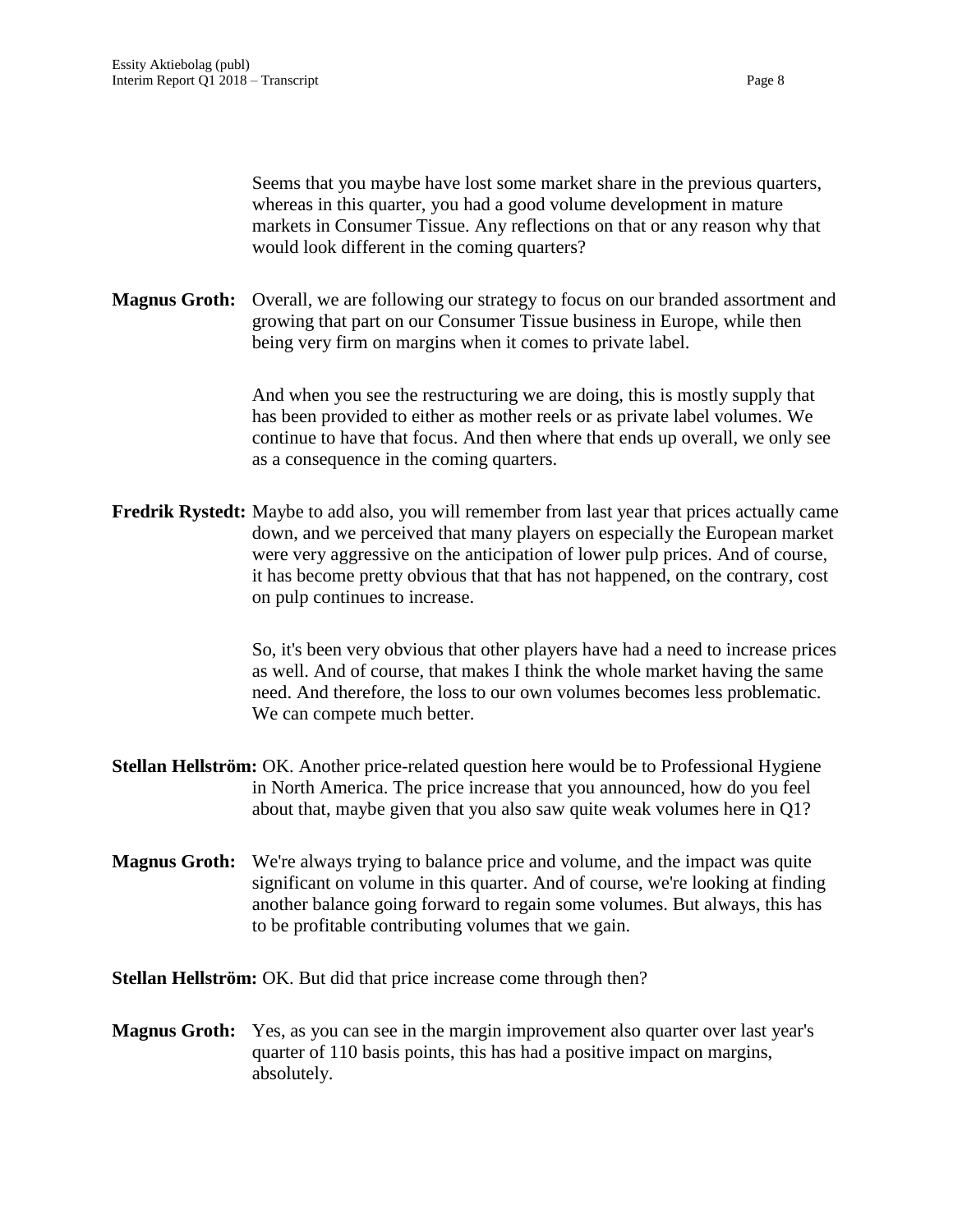- **Stellan Hellström:** Very well. Finally, just on the cost-saving side here, you achieved quite a lot of savings in this quarter, and you say, maybe tough comps here. Anything unusual in this quarter you expect? Could we expect something similar in the coming quarters?
- **Fredrik Rystedt:** No, we were very pleased with the development, as I mentioned earlier. We had a good development in the factory efficiency or the production cost. We had good development in pretty much all areas.

We had slightly less savings as compared to previous quarters on the pure sort of negotiation or the purchasing part, which is quite natural in very tough situations like we see on the pulp market. But generally, we are very pleased with the level we have achieved in this quarter.

**Stellan Hellström:** All right. Thank you.

**Peter Testa (One Investments):** I was just trying to understand a bit more on your comment on currency and also maybe wrapping up also the past comments on rebates from suppliers.

> I'm just trying to understand, with the continuing increasing pulp price, but a flatter slope, and the currency, the krona going the other way versus the dollar in particular. Can you give some sort of view of how those might influence differently going forward versus what you experienced in Q1?

**Fredrik Rystedt:** I'm not sure I fully understood the question.

**Peter Testa:** There are two questions, if you like. You mentioned the material costs would've been much higher if the currency had been neutral. Currency has moved a bit the other way now. You also in the past have talked about in the cost savings have been supplier rebates as befits your strong purchasing position.

> But the slope of the curve of pulp is flattening, and whether those rebates are also flattening.

Just trying to understand how these other factors might affect the material cost.

**Fredrik Rystedt:** It's just what we call the currency transaction effect because we purchase a lot of our pulp, of course, in the European market. So, when the dollar gets weaker to the euro, that means that that's our benefit. If we would've had a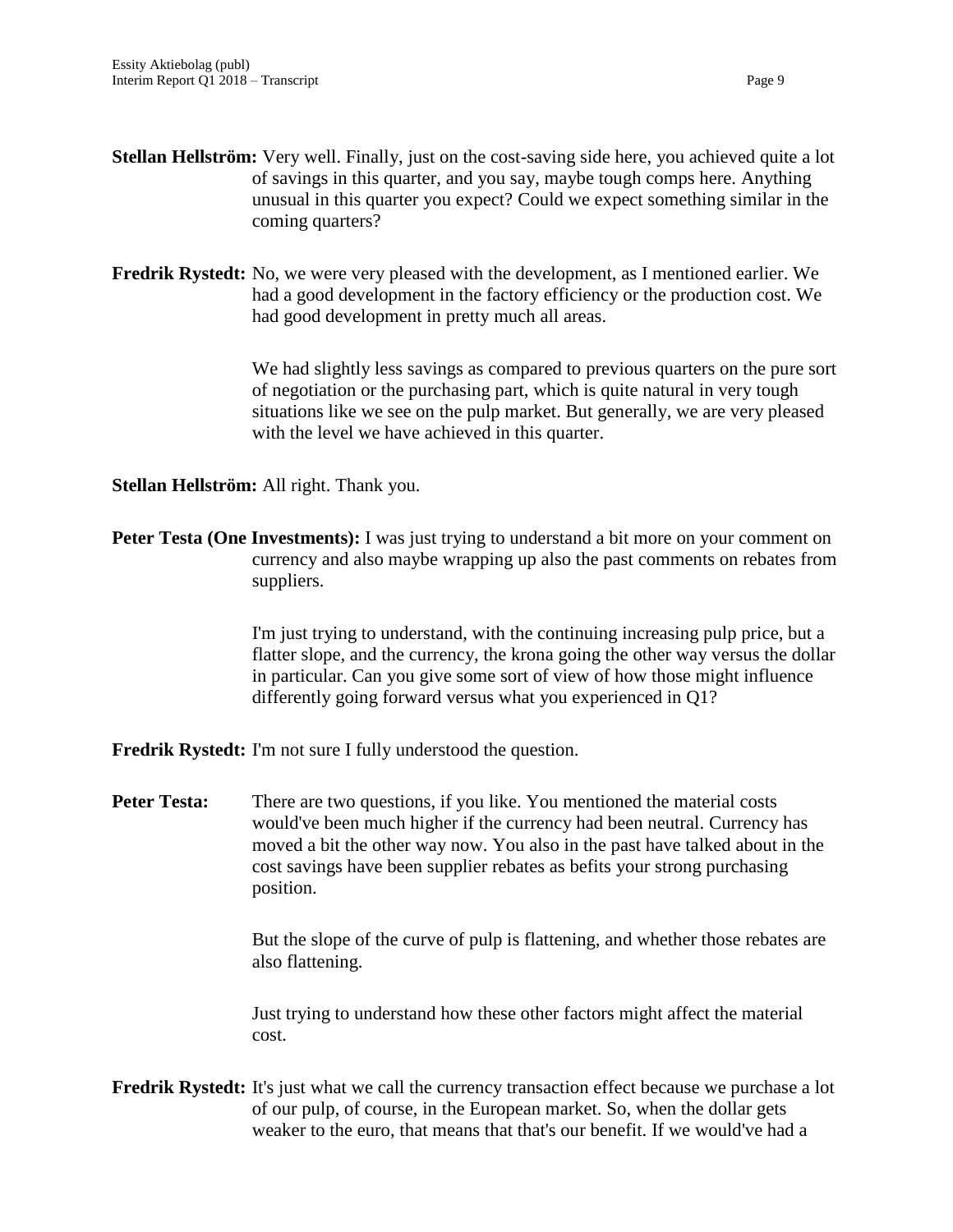constant US dollar or euro-US dollar rate, then of course, our raw material cost would not have been SEK 755 million, but rather a bit over SEK 1 billion. This was the comment previously. If the dollar would strengthen again versus the euro, that would have an adverse impact. But this is something we cannot anticipate better than you can.

If you look at then the discount or the rebate, the way we calculate this is that, in savings, we would just include additional discounts or more favorable purchase prices that we can achieve. And the ability to get more or favorable discounts is subject to many different things, first of all, just pure negotiation power; and the second thing would be typically if we qualify more suppliers for our machines and equipment.

We expect to continue to be able to generate better purchasing conditions or purchasing prices. The only comment there was that, in a very squeezed or tough pulp supply situation, getting additional discounts or the purchasing power simply becomes weaker.

This is basically what you have seen now in Q1´18 versus Q4´17 and Q3´17 that we have slightly less gains on additional purchasing prices. And the future is difficult to forecast here.

Peter Testa: OK. Thank you. You mentioned on Personal Care that it's a tough pricing environment, but you're launching products, and now you have price increases on material cost.

> Can you give some sort of thoughts as to whether you think your commercial initiatives can manage that more strongly in future quarters than we saw in Q1´18 or whether we should keep an eye on this?

**Magnus Groth:** Absolutely. Talking about Personal Care, I actually talked about the Baby Care, Incontinence Products, Feminine Care rather than BSN medical, where we don't see the same price pressure as in what we previously used to call Personal Care.

> Innovation remains key absolutely, and we have a very strong innovation pipeline going forward also this year. This is the only way really to build strong brands and have a healthy margin in the long term. We feel very confident that we'll continue to improve in that area in all our Personal Care categories.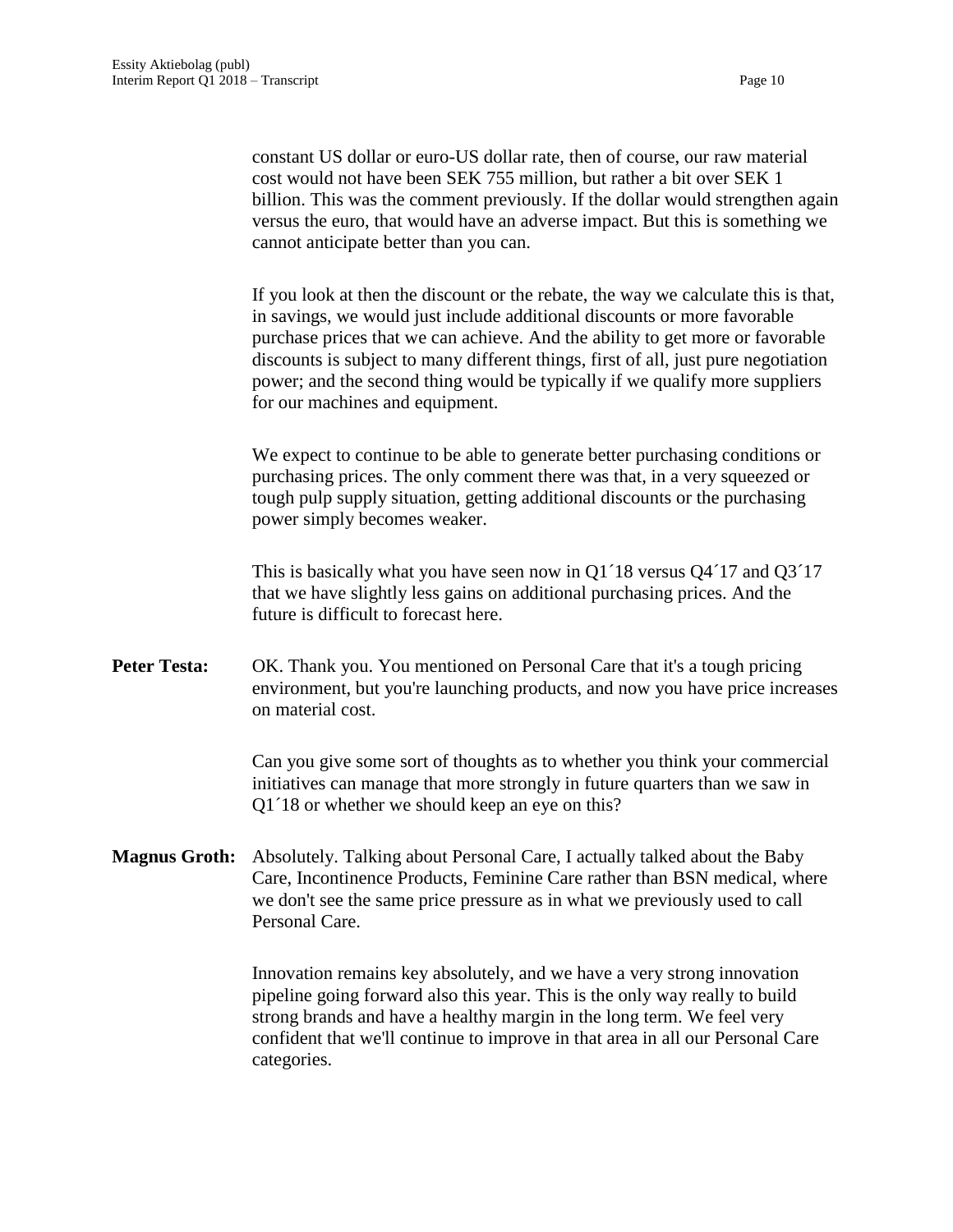- **Peter Testa:** I guess my question was whether you think this is going to be strong enough to improve the underlying margin performance through the year versus what we saw in Q1<sup>18</sup>.
- **Magnus Groth:** We're working, pulling all the levers to improve our margins, so innovation, price increases, cost savings, material rationalization, everything we can do to improve margins, growth, of course, which contributes to fixed cost coverage. We're working with all these different areas to improve our margins going forward.
- **Peter Testa:** OK. My last question is just on BSN medical. You talked about quality of profitable growth and BSN medical organic was flattish in the quarter.

If you look at what you're doing to try to manage the ranges, can you give some sort of sense as to how you think that works through, i.e. some underlying growth in the core products you want to push versus those which you are kind of working on?

**Magnus Groth:** Now after a year, we have a very good understanding of BSN medical and a very good level of integration and transparency. The new organization is up and running. What we see is that, as always and as we've also seen in the rest of Essity, there are some product and regional combinations that are underperforming and that we are addressing also in BSN medical.

> And of course, there is a bigger opportunity initially in an integration process than later. The impact that you're seeing comes from addressing these different not only underperforming products, but also underperforming regions or countries.

- Peter Testa: OK. Thank you very much.
- **Linus Larsson (SEB):** I wonder if you could please expand a bit more on Consumer Tissue pricing. You said that you do see generally in the market a strong price momentum, you had a good year-on-year price/mix impact already in the first quarter.

My first question is, could you please break that 2.0 percent figure down just a little bit for us? How much is mix, and how much is price hikes of that 2.0 percent improvement in the first quarter?

**Magnus Groth:** In the first quarter, a large portion is from Asia and from Professional Hygiene and only a small part from Europe, where we still in the first quarter had a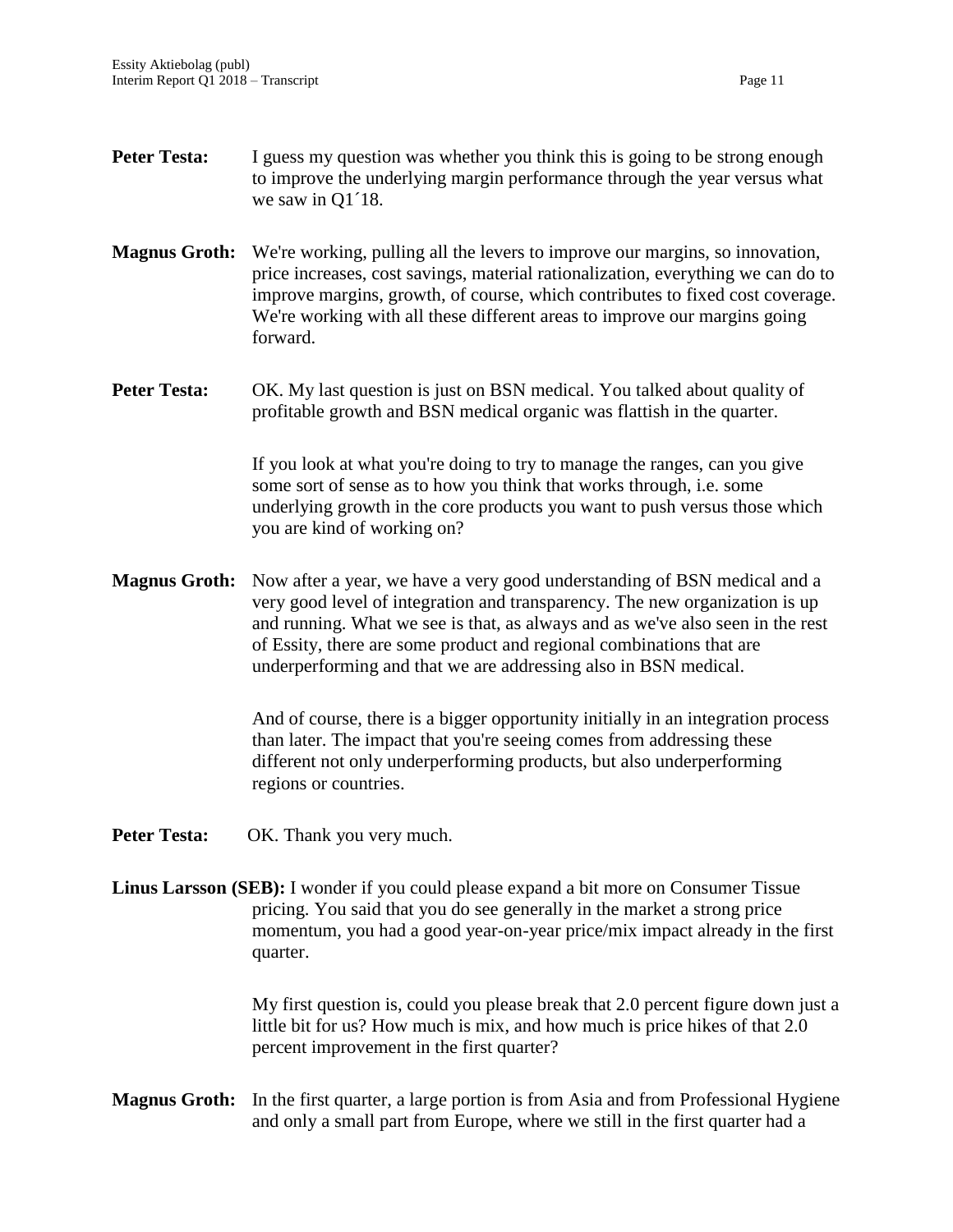negative price/mix impact, but a good volume development. I guess that's the breakdown that I can provide.

- **Linus Larsson:** Excellent. Price/mix in Europe in Consumer Tissue was negative in Q1 still?
- **Magnus Groth:** Yes.
- **Linus Larsson:** Excellent. That's very helpful. Could you in any way guide us as to the second quarter price improvement that you're seeing? It sounds as a large part is rather coming through in the third quarter. Could you in any way help us understanding the magnitudes of what's coming through in Q2´18 and Q3´18, please?
- **Magnus Groth:** No, not really. I can only reiterate what we have stated now for the last two or three quarters that we expect to see positive impact from price increases in Consumer Tissue Europe fully in the second half of the year, but with a gradual improvement from the second quarter. We don't have more information to give in this area.
- **Linus Larsson:** OK. That's fair enough. Then just finally, on a more general note, on organic growth, which started really well in the first quarter. In a way, comps were still tough in the first quarter, and they will ease in the second quarter. As the year progresses, should we expect an acceleration of group organic growth from what we've seen in the first quarter, do you think?
- **Magnus Groth:** We don't give those kinds of forecasts. I can't answer that question, and the market remains very competitive, so can't really comment on that.

As we've stated many times before, our growth really comes from volume, price and mix, and it's only when we have contributions from all those three components is when we really see numbers like in this quarter. But again, it's a challenging market. So, we cannot give any forecast in this.

- **Linus Larsson:** If I ask the question somewhat differently, when you look at the first quarter and you take into account facing of various campaigning activities and so forth, what's the timing of those? Was Q1´18 a particular favorable quarter in the sense of harvesting on marketing activities, or is that rather later in this year do you think?
- **Magnus Groth:** Again, I can't really comment on that. What you can see in the report is that Vinda had a very strong growth in the quarter and that this has a strong contribution, of course, also to the Essity overall growth.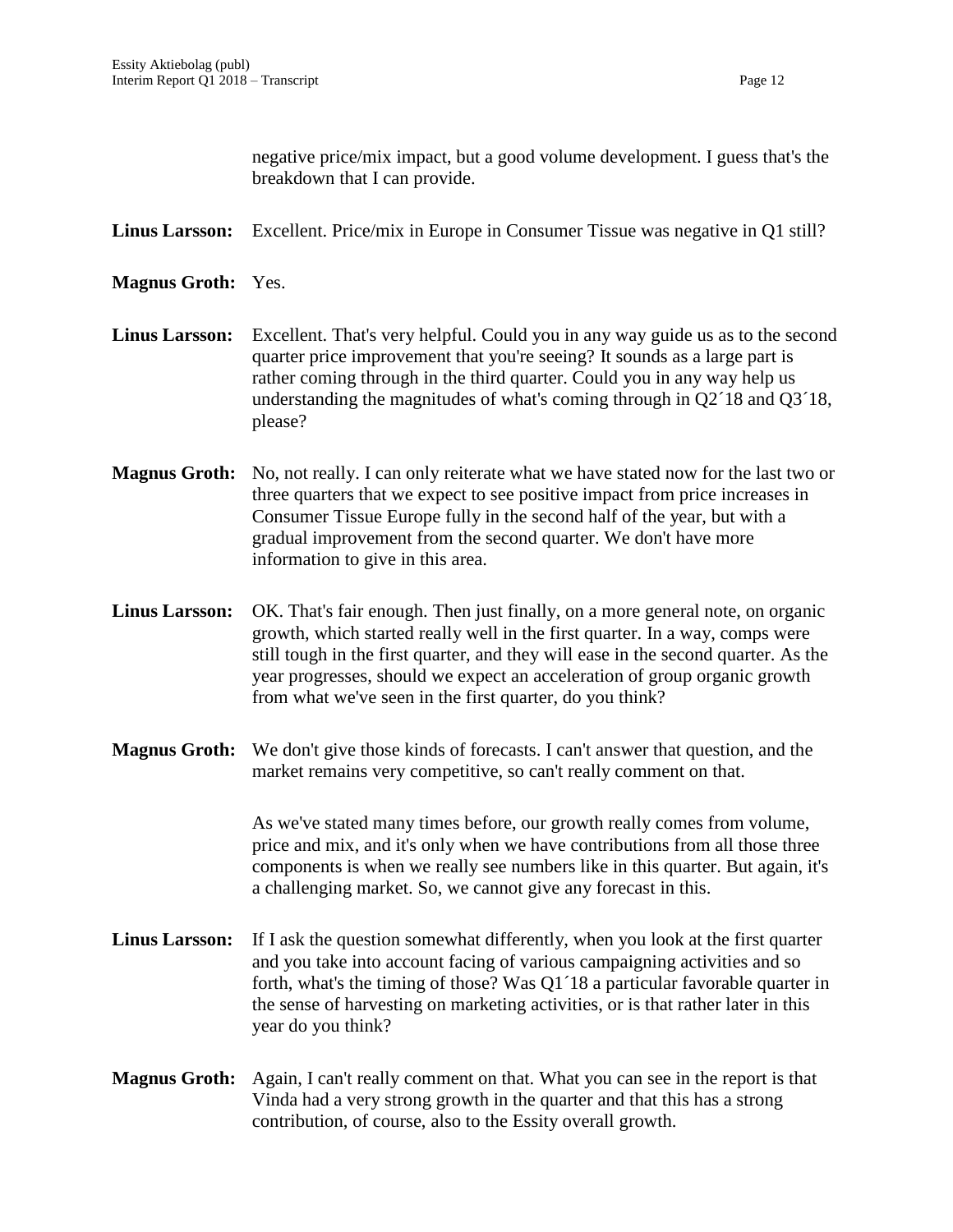**Fredrik Rystedt:** It's very difficult to give that forecast, Linus. I think we were very happy with the growth that we've seen here in Q1´18. We had talked about before, the exits that we had last year that are now largely out of the system. So, the Q1´18 growth was also assisted by that favorable comp, as you referred to previously.

> And most of those impacts are out there. So as Magnus said, we will have some help with the price increases as we go forward and as we have talked about that will be beneficial.

We hope to maintain a good mix. And hopefully, the volumes will also be there. But recognizing all of those issues, Q1´18 was very strong, especially in Asia. I think it's very difficult to give more than that.

- **Linus Larsson:** Thank you very much
- **Ian Wood (Redburn):** If I could just get started with what's going on in Consumer Tissue. This quarter, you are talking about some pricing coming through in Europe, but it feels like that's been a bit delayed compared to historically how long it would take you to achieve pricing.

I know you've talked in the past about the expectation for pulp to come down and why that delayed pricing. Are you confident that that was the only real delay, and that was why it took longer, or do you think there's some change in the dynamic, and in the future, there would be a bit of a delay as well?

**Magnus Groth:** That was part of the explanation. But other reasons for the delay was the very competitive climate in retail and, thirdly, also that there were some new capacities actually coming into the markets, especially in Europe. So, all of that contributed to making it more difficult to get pricing.

> We still see two of these factors, so tough competitive environment and some additional capacity, even though there's nothing new really to announce. But there are still some plants or machines that are being started up.

> Nothing new, but those two kind of negative impacts still remain this year. But with the current pulp-price conditions, everybody needs to work on their margins through pricing.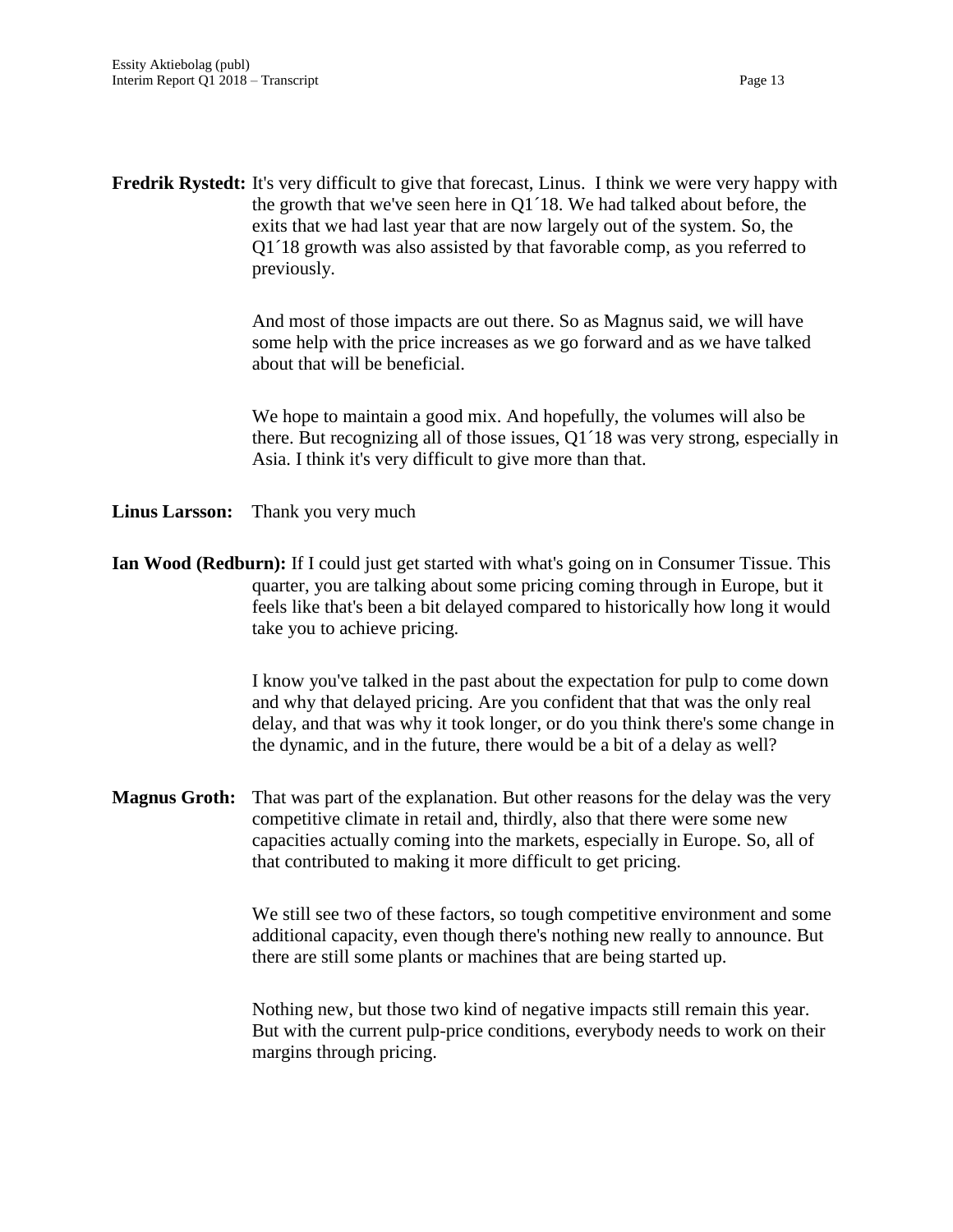**Ian Wood:** When you think about the absolute price level of tissue in Europe and in some of your other markets, I appreciate the year-over-year price/mix may start turning positive in the next few quarters.

> But thinking about the absolute, if you were to enter a market where pulp did keep growing higher over the next few years, do you think consumers and end-customers would be able to take continued price increases over the next few years, or do you not think the market is strong enough for that environment?

**Magnus Groth:** That's a hypothetical question and impossible to answer. But I feel very confident and also with the innovation we're doing and, of course, cost savings that mitigate the need for price increases and so on that we will be able to work on improving our margins also going forward.

> And actually, it is almost better from a market perspective when everyone has the same view or outlook on the future, whether that is that prices are going up or down or stable. But looking back, and we spent a lot of time looking back, and I'll ask Fredrik to elaborate on this. We have looked at the pulp cycles.

**Fredrik Rysted**t: Yes, Ian, you started with this expression that it's taken slightly longer. If you look back very long back in history, almost back 20, 30 years, you can see that we've had these cycles.

> There's been periods where both prices have been coming down and raw material costs have been coming up, which is very negative. We saw that in 2017. And there's also been periods where prices have been coming up and raw material been coming down.

We have been in what we refer to I think last time we are at the bottom or at the negative part of the pulp cycle, if we put it that way, or consumer cycle. Yes, it's been a very challenging year. It's been also a challenging quarter in that respect. But when pulp prices come down, we also benefit. Then we have much higher profitability because prices remain relatively stable on our products, and costs come down then, we benefit.

So, there is a certain cyclicality in pricing and cost. And right now, we have a challenging position, but there's also been, for instance, in 2016, where the situation was quite the opposite.

I think, from the longer perspective over time, the important thing for us as a company is that we gradually increase the underlying profitability or the structural profitability of the Consumer Tissue business. And that's what we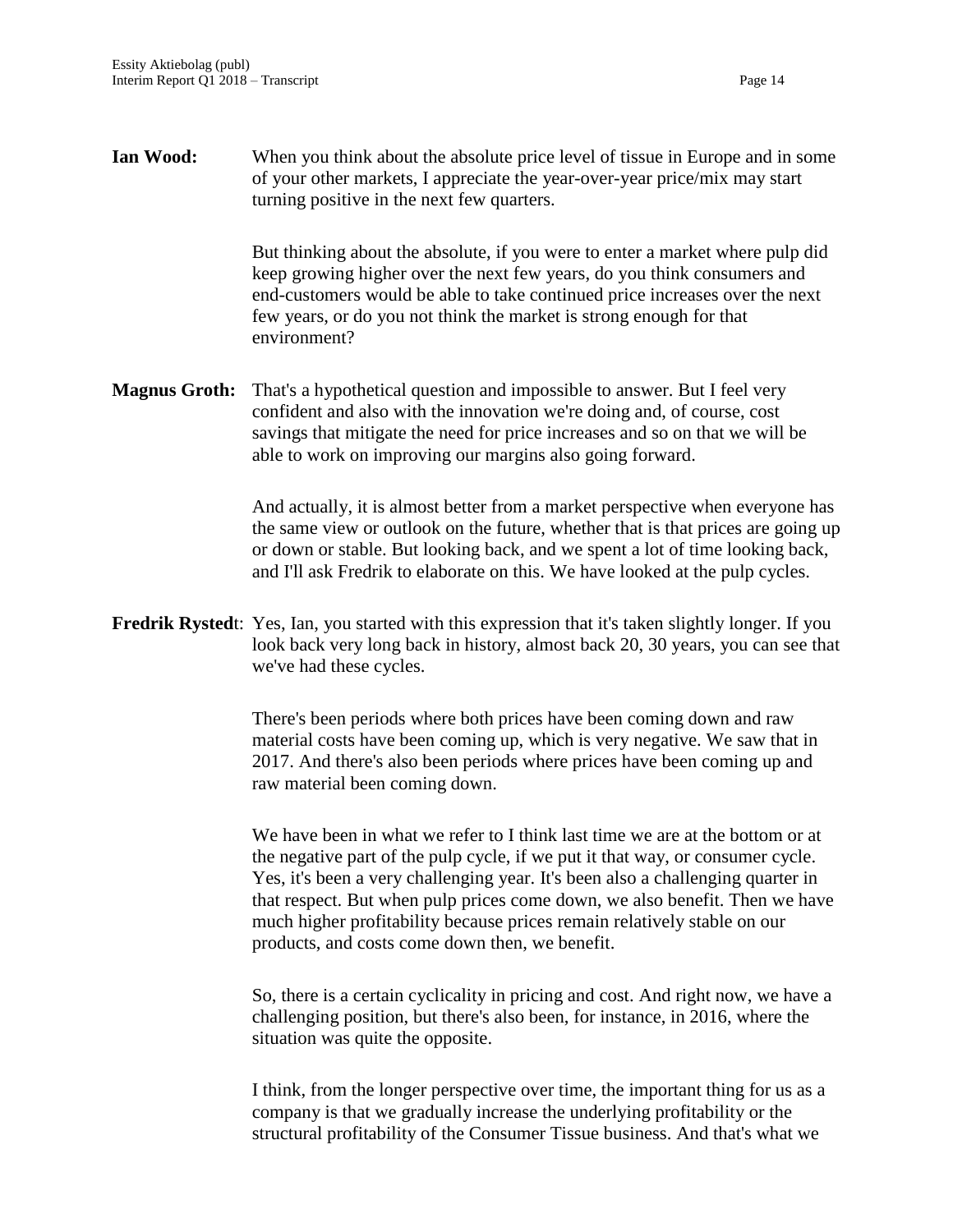do with Tissue Roadmap, with innovation and all the other stuff. I think we feel very confident that we're still on that path.

- **Ian Wood:** That's very interesting. I guess the restructuring that you've been putting in, about SEK 1 billion this year across a few places, is aimed at that. I wonder if you had any comments on what your competitors are doing, if they're taking similar actions to you to improve the structural profitability of their businesses or if you don't really see that.
- **Magnus Groth:** We have seen announcements from our biggest competitor. I think that's it. Other than that, we typically don't comment on competitors' behavior from that perspective.
- **Ian Wood:** Fair enough. Thanks a lot.
- **John Ennis (Goldman Sachs):** I'll just speak to one on Incontinence Products. So, going back to the 5 percent growth you did in that division, I just wondered if you could break down the growth between retail and health care because I think you cited price/mix pressure and I just wanted to get a sense of where the price/mix decline in Personal Care is more mix led than price and what your view was for the overall market pricing dynamic, given input inflation.
- **Magnus Groth:** We actually have positive price/mix in all our different segments and categories, while the very good number in Incontinence Products primarily comes from volume definitely. And I think we also have a good mix development, while pricing remains a challenge, which has been the case for many years, and typically, we have compensated this with improving our efficiencies.

The last couple of years, pricing pressure has intensified. However, we are announcing as we are seeing higher raw material costs also in this segment, we expect this to gradually change going forward.

Also, with innovation that we see coming, we believe that we would be able to mitigate some of this pressure. We had a good growth momentum, both in health care and in retail, which we're happy about, especially in Europe and in emerging markets, maybe slightly lower but still positive in North America.

**John Ennis:** Ok. Thank you.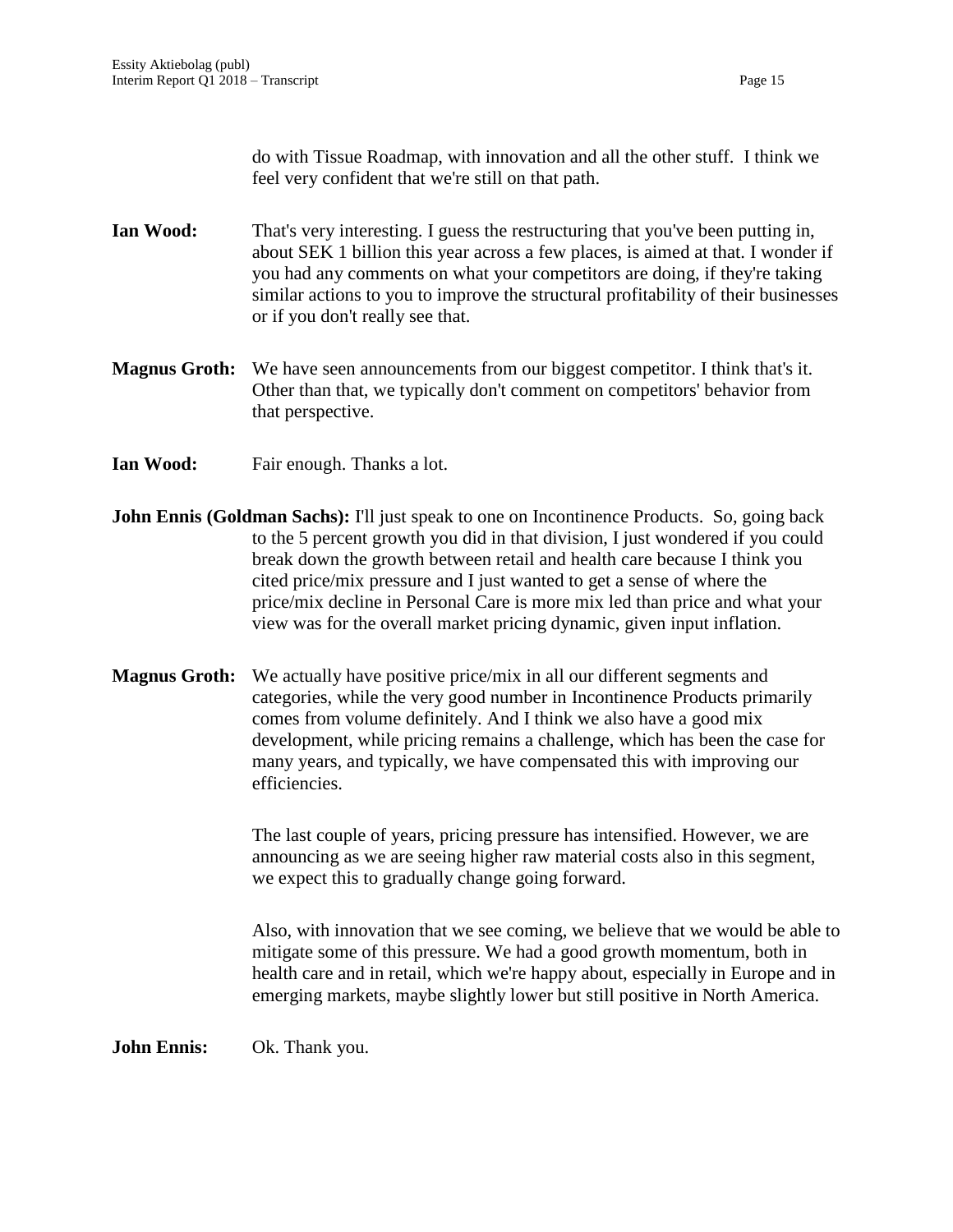**Iain Simpson (Société Générale):** I'm just slightly surprised to see that negative pricing in Personal Care, given the input cost picture there. I would've thought that might've been a little bit easier.

> So, are you able to give us any sense as to by category what Personal Care pricing looks like in Incontinence Care, Baby Care and Feminine Care and also whether you're seeing any changes in that kind of competitive landscape there and whether you anticipate price remaining negative for the rest of the year. Thank you.

- **Fredrik Rystedt:** We don't give those details specifically, but we've had a price pressure basically on all of those categories. But we never sort of give the individual numbers for those categories. It's difficult to answer your question.
- **Iain Simpson:** If you don't want to give absolute numbers, would I be right in assuming that the pricing is worse in Baby Care? Because that seems to be what your competitors are calling out as the most competitive category.
- **Magnus Groth:** Could be a plausible theory.
- **Iain Simpson:** Thank you.
- **Sanath Sudarsan (Morgan Stanley):** Two quick questions from me. One is, can you give us some color on your market share evolution across categories over the past few quarters?

And secondly, how do you see the development of volume and pricing over 2018? Mostly Q1´18, you've demonstrated a lot of volume growth, but you're taking pricing throughout the year. So how do you see the mix of that evolving through the year?

And do you see 3.4 percent like-for-like to deliver sustainable through the year? Thank you.

- **Magnus Groth:** In general, we've had a positive development on market shares in the quarter and in the areas where we have focused, so a good development there and, again, according to our priorities, where we are prioritizing our strong brands over private label. In general, a good development.
- **Fredrik Rystedt:** Volume and mix. I think your question was more, can we retain the volume? We don't provide forecasts on our organic growth, as you know. We have a long-term target to be over 3 percent. So that's the only guidance that we give.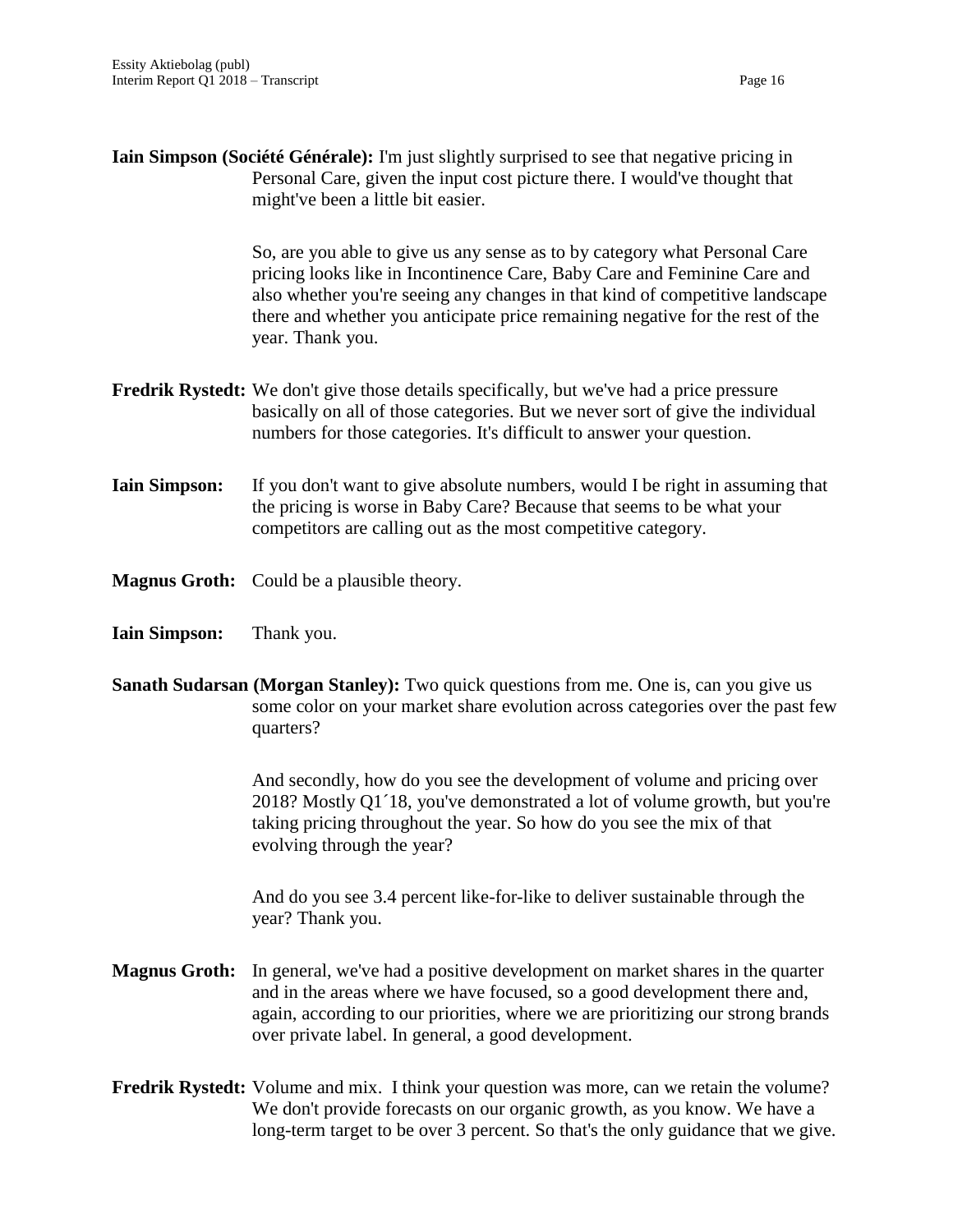We're very pleased with the volume development. We typically have a positive mix. In this quarter, we've had a positive mix in all of our categories. We're very pleased with that. And hopefully, we'll be able to continue that with innovation.

The only I think really uncertain issue is basically the pricing. As we've talked about now, we have raised prices, or we will increase prices in the Consumer Tissue business area. Personal Care is, of course, more uncertain. But we'll see as we progress in the year.

- **Sanath Sudarsan:** Thanks, Fredrik. Magnus, can I just push you a bit on the evolution by category, if you can just give us some nuances around the evolution within Personal Care: Baby Care, Feminine Care, Incontinence Care and then Consumer Tissue, please?
- **Magnus Groth:** As I said, it's actually positive in most areas and especially in our branded assortment. I don't have really any more detail to give there in that respect.
- **Fredrik Rystedt**: We made the comment earlier. Maybe as just a repetition then, I think Magnus said that, in the quarter for Consumer Tissue, of course, we still had a negative price development in the European market.

The price declines of last year, are still in the numbers. Q1´18 is negative from that perspective and then we have raised prices. That will have effect later gradually in the year.

We have already raised prices significantly in Asia, and we've also done that in Latin America. This is the evolution so far. We'll see a more positive pricing development in Consumer Tissue as we go forward.

**Sanath Sudarsan:** Thank you guys.

- **Rosie Edwards (Berenberg):** Just two clarification points really. Firstly, on the rebates within the cost savings, when you account for them, is it done versus the prior year or versus the prior quarter?
- **Fredrik Rystedt:** It's just additional. So, let's just use a very theoretical number. Let's just say we have 5 percent discount in any given quarter. And if we have 5 percent discount in the next quarter, the savings would be zero. So, this is only the additional benefit that we're able to create.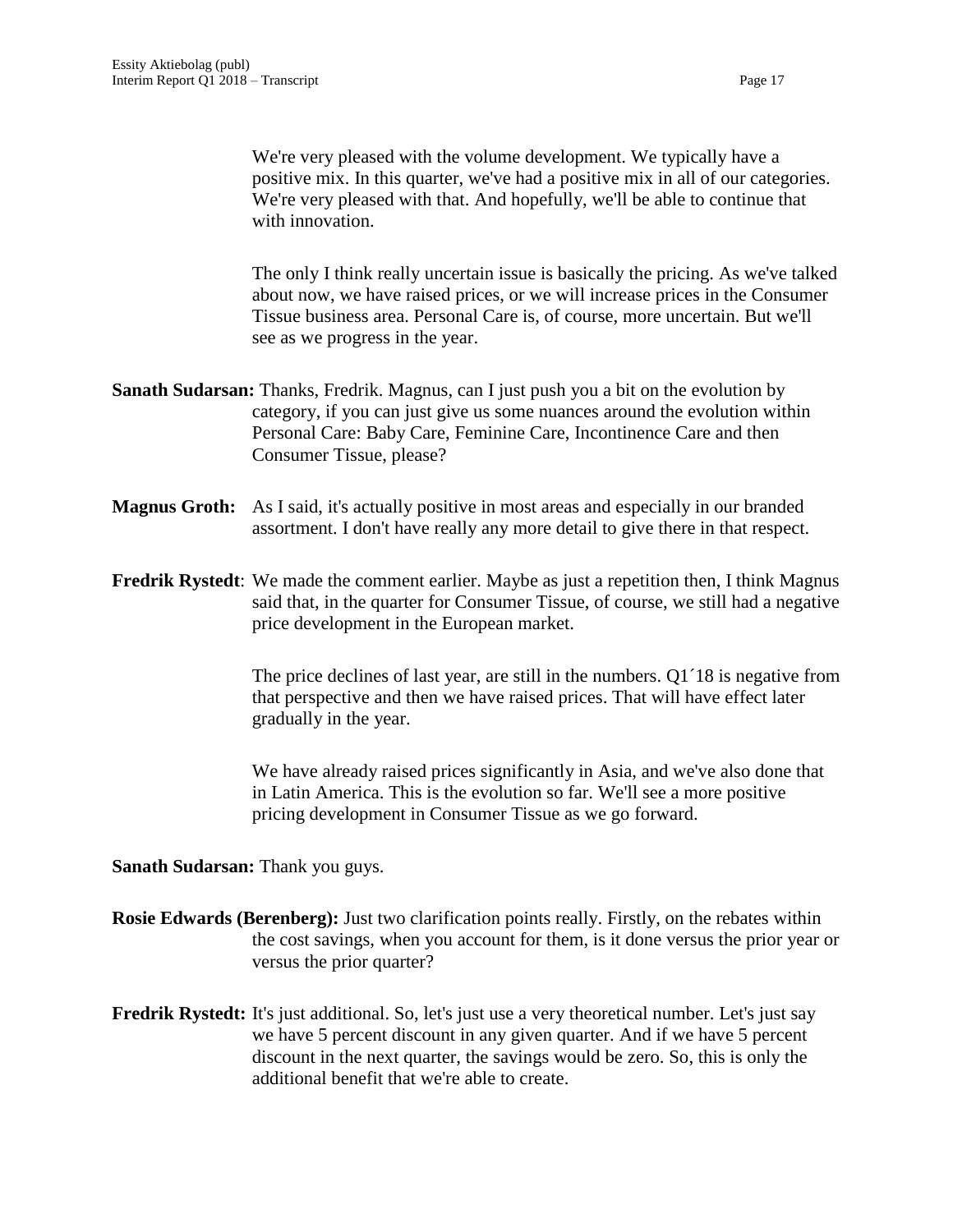| <b>Rosie Edwards:</b> But is that versus the previous quarter? So, in Q1 <sup>-1</sup> 18, you'd be comparing it to |
|---------------------------------------------------------------------------------------------------------------------|
| $Q4'17$ , or are you comparing it to $Q1'17$ ?                                                                      |

**Fredrik Rystedt:** Exactly. It's Q1´18 compared to Q1´17.

- **Rosie Edwards:** So, you're still getting additional savings even versus the second half of 2017, when obviously you had a pretty good level of rebates anyway.
- **Fredrik Rystedt:** Yes, of course. This is compared to Q1'17. So, we will live with that as a comparable, so to speak.

**Rosie Edwards:** OK. Sorry, so you're getting savings versus Q1'17.

- **Fredrik Rystedt:** Yes, exactly. As I mentioned, the negotiation savings that we have within that SEK 232 million is compared with Q1´17.
- **Rosie Edwards:** Right. So that's what you meant by the comps getting tougher, i.e. in the second half of 2018. You'll be comparing the second half of 2017.

#### **Fredrik Rystedt:** Exactly.

- **Rosie Edwards:** Got it. Just on BSN medical, you started addressing underperforming products and regions. Am I right you're actually sort of discontinuing SKUs in parts of the businesses? Is that part of the reason? Is that a headwind to a like-for-like?
- **Magnus Groth:** We're not discontinuing any geographies. We're working with assortment. And there's a huge assortment, which is good as a starting point, but we see efficiency opportunities there.

We're not really kind of leaving any significant regions or product areas. It's more trying to improve the performance. If I refer to Cure or Kill, typically, of course, we're able to cure most of the addressable products and regions. This is what we're aiming to do also in BSN medical.

- **Rosie Edwards:** OK. So, it's not like in sort of what we've seen in Consumer Tissue and, say, Professional Hygiene, where you've kind of actually been pulling back on capacity. OK.
- **Magnus Groth:** Not at all. Probably to the contrary, because it's interesting with BSN medical. They have a significant fixed cost not only in their supply chain, but also in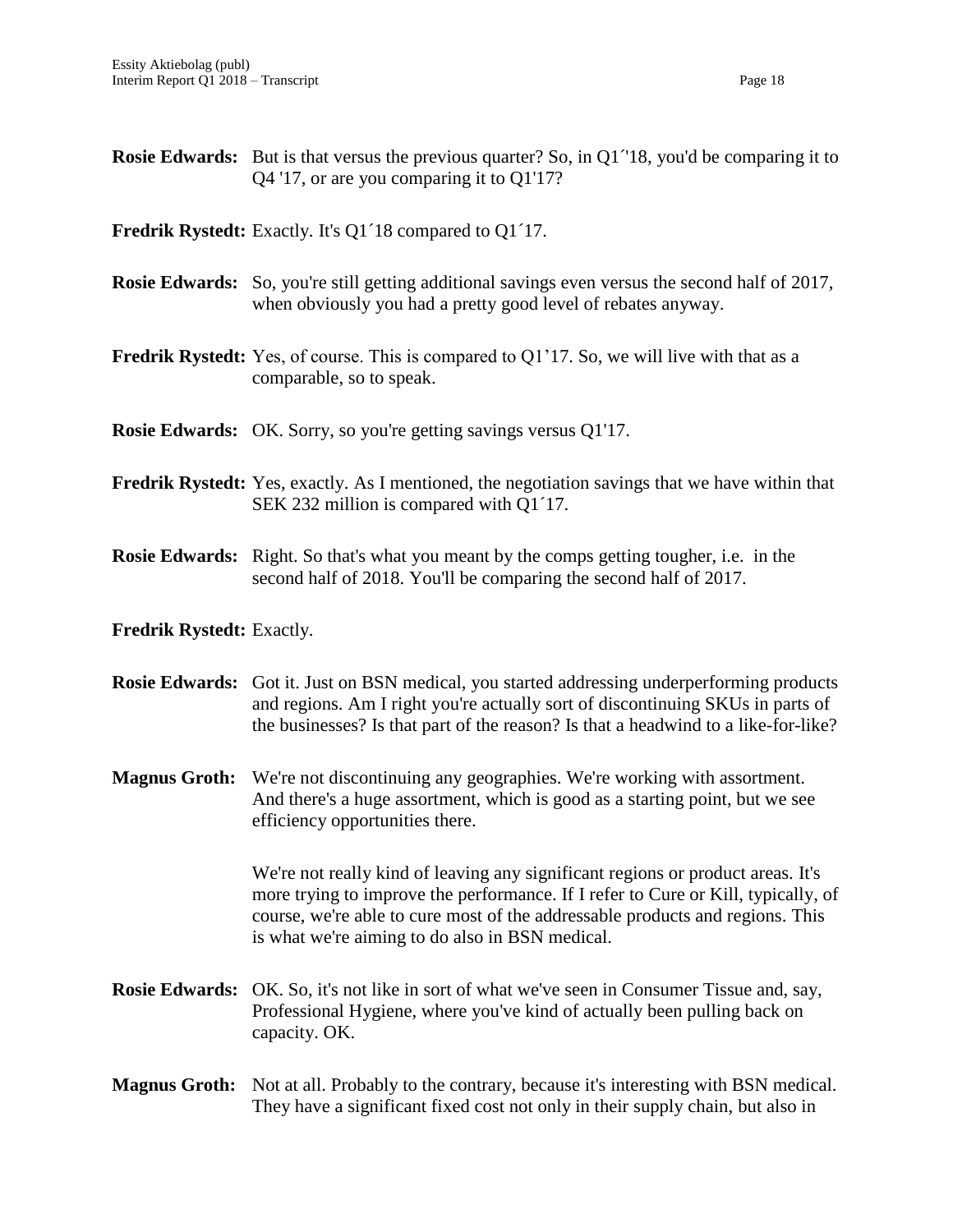their salesforce. So, growth is a very healthy way of also improving margins, which is somewhat different from some of our other categories.

Growth is very important going forward. But of course, also in BSN medical, we need to grow in the right areas and with the right products.

**Rosie Edwards:** Sure, OK. Thank you.

**Guillaume Delmas (BAML):** A couple of questions for you. The first one is on your performance in mature markets for Consumer Tissue because there has been a significant improvement in organic sales growth in the first quarter. You've got positive 1.5 percent organic sales growth. And that comes after more than 4 quarters of negative organic sales growth. You've just said that it was not price/mix, given that price/mix was negative. So, it does imply a very strong rebound in volume growth in mature markets for Consumer Tissue.

> Anything unusual driving this? And I'm thinking any trade loading ahead of the announced price increases there that maybe have helped the Q1´18 performance.

> And my second question is on the Personal Care division. I get that negative price/mix and raw material inflation were significant headwinds, but should we also see the margin contraction in Q1´18 as a function of Cure or Kill for that particular division delivering a little bit less sequentially because you've now annualized the discontinuation of Mexico and India?

**Magnus Groth:** That's correct. We have a very good development on our branded volumes in Europe. And I am not aware of any kind of pre-buying. This is typically not the case in retail.

> We send full trucks to many supermarkets. And of course, there's no kind of loading there. This is not what we're expecting. We were subject in the last one or two quarters of last year to actually also boycotts during the negotiations that we were in, which had a significant negative impact on our volumes.

> We're out of that now. And that has helped us also comparatively to previous quarters in Consumer Tissue in Europe. But volume development is good, in line with our strategy and expectations.

**Fredrik Rystedt**: You are asking about Mexico and the exits there. I didn't actually fully understand the question.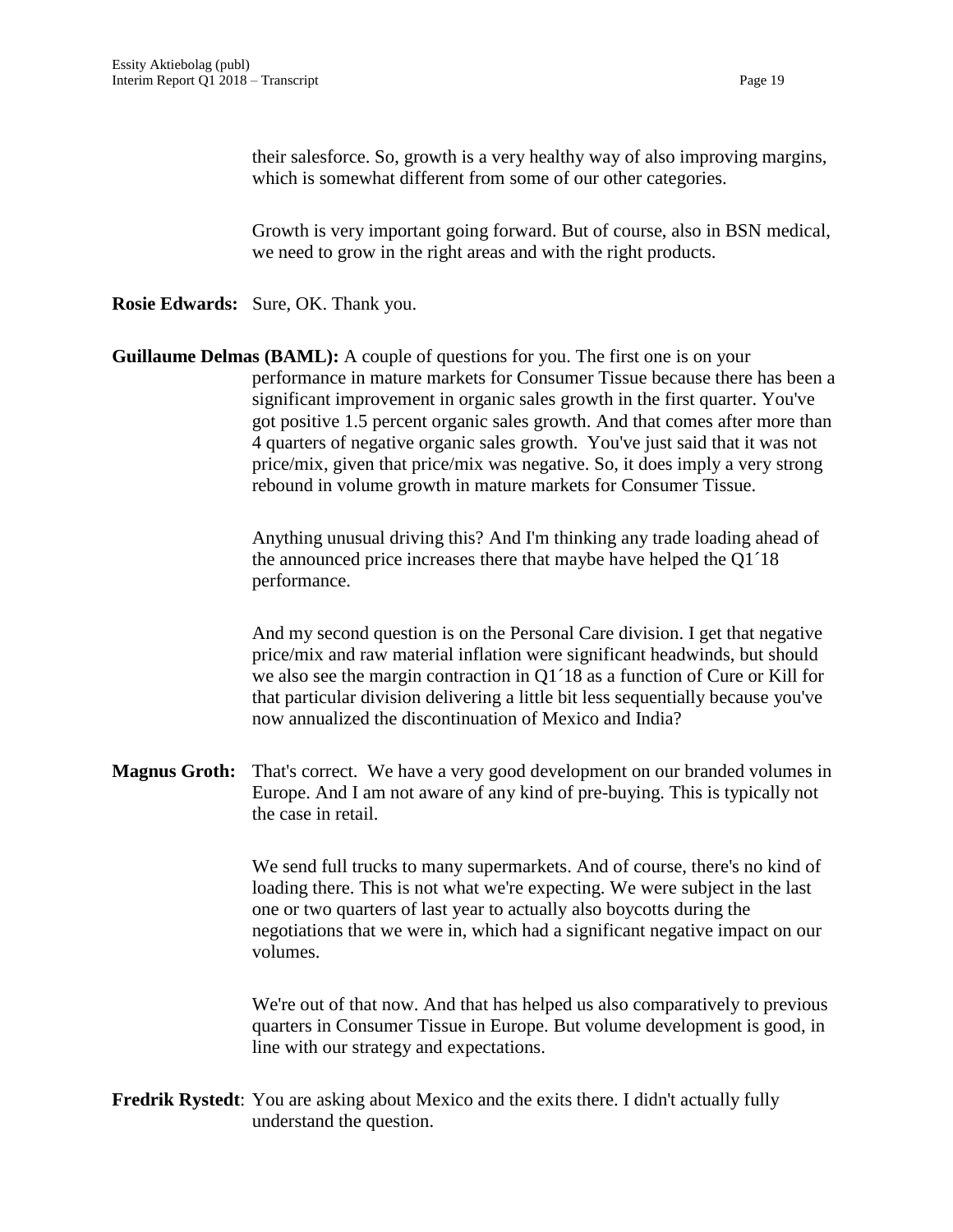- **Guillaume Delmas:** It was much more about the Cure or Kill contributing maybe less in Q1 2018 as far as the Personal Care division is concerned compared to 2017 because now you have the benefit in your base that you've discontinued less profitable operations in India and in Mexico.
- **Fredrik Rystedt:** Yes. Cure or Kill was not just India and Mexico. It is a large set of different things, primarily *Cure*. So, the *Kill* part was actually quite small in percentage of the sales addressed, so to speak.

But you're right. In comparison, Q1 2018, there is less additional contribution. That has not contributed to lower margins. It just has not contributed to much more additional margins, if I put it that way.

**Guillaume Delmas:** Very clear. Thank you.

**Niklas Ekman (Carnegie):** Just one follow up here on raw material prices, where you said in the presentation earlier that you saw for Q2´18 raw material prices rising significantly, both year-over-year and sequentially.

> And I was just wondering when you look at the year-over-year effect, it should be a lot smaller compared to what you've seen here in Q1´18 and then maybe more back to the year-over-year increases you've seen in Q3´17 and Q4´17 and also with a big difference that you have the ability for price hikes in Q2´18 that you haven't had in Q1´18.

> I'm just wondering if I've misunderstood anything or if you could elaborate a bit on the actual year-over-year effect.

- **Magnus Groth:** Well, since most raw material prices has continued up during the first quarter of this year, the impact will still be significant, not only sequentially, but also quarter over last year's quarter. That's the guidance that we give.
- **Niklas Ekman:** I was just curious. Looking at the year-over-year effect, it should be at least smaller based on the current spot prices that you've kind of past the trough now at least in terms of these effects. Is there any way you can elaborate on that effect for Q2´18?

# **Magnus Groth:** Can't really elaborate on that. It's significantly higher is what we see and what we expect in all our segments.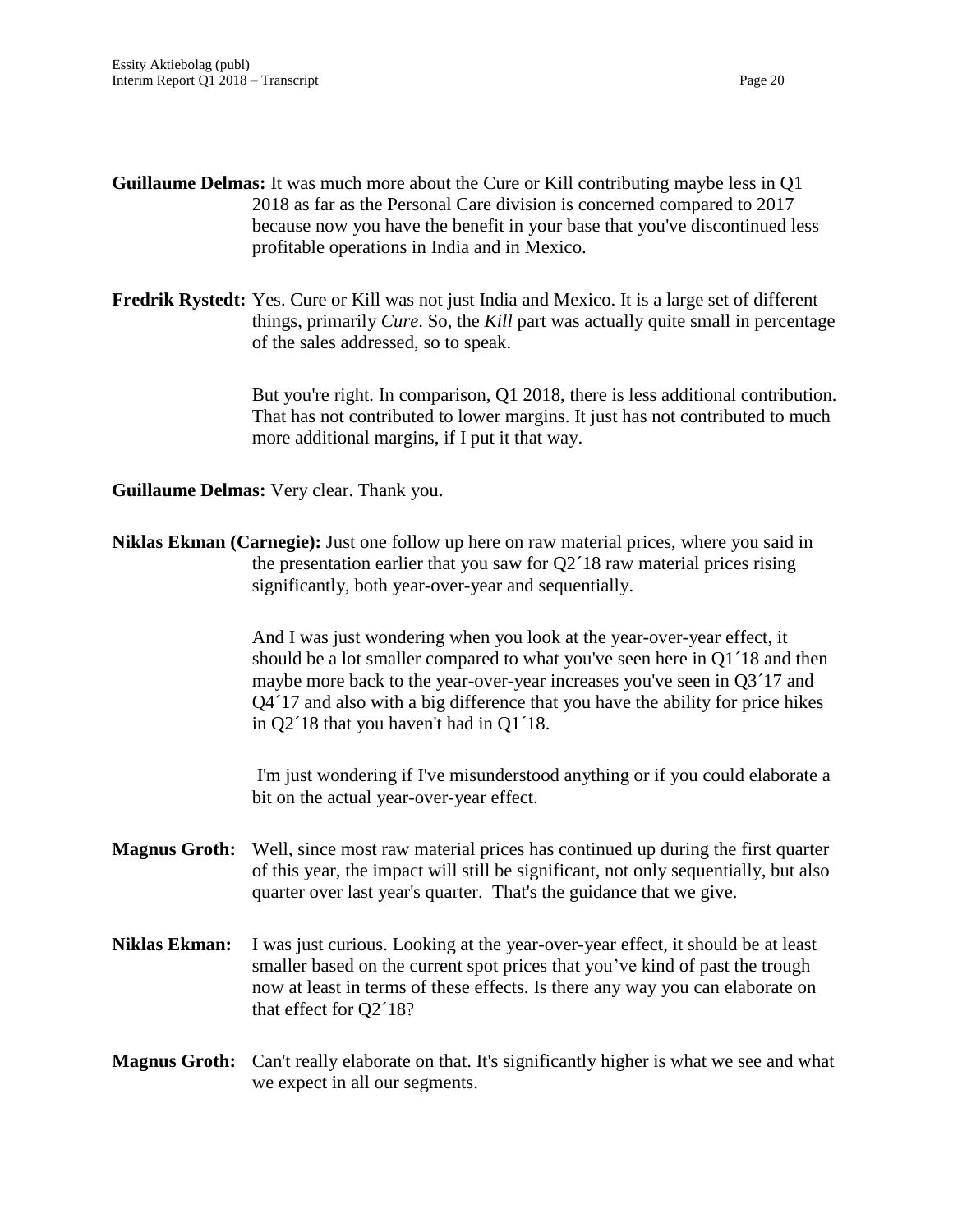**Fredrik Rystedt:** A couple of maybe additional comments because Magnus mentioned that previously this is in all three business areas. What we see is increases and continued, as you saw on the slide, on pulp. And we also see that in oil-based raw materials. So of course, we continue to see a negative trend.

> And in addition, we also have a time-lag for our purchases. So, as Magnus said, the impact both sequentially and Q-on-Q will be significantly worse. But of course, the absolute number we'll come back to when we present next time.

**Niklas Ekman:** OK, thanks very much.

**Karri Rinta (Handelsbanken):** Yes, just a few quick ones. Firstly, on the minority interest, which was a bit higher in the first quarter than previously. Is that all Vinda, or is there something else there as well?

> And then secondly, the recycled fiber prices in the US, what's driving this sort of divergence that the US prices are up, while the European prices are down?

**Fredrik Rystedt:** I can just answer pretty much mostly yes, to your first question.

**Magnus Groth:** Recycled fiber in the US is again negatively impacted by Chinese authorities again allowing some imports of higher quality recycled fibers into China.

> What happened was, as you know, a few quarters ago, China in their countrywide clean-up project decided to ban imports of waste in general. And this included recycled fibers.

This resulted in a much lower recovery of recycled fiber in the US over a period and declining prices for recycled fiber in the US because of this very quick shutdown of demand from exports to China. Then they've slightly opened up again.

I think the US market is still trying to find the balance as volumes are again being shipped over to China, not as before, but still higher quality recycled fibers.

In Europe, I guess there are fluctuations that are always very difficult to anticipate. I don't really have an answer to the development in Europe.

**Karri Rinta:** OK, that's very helpful. Thank you.